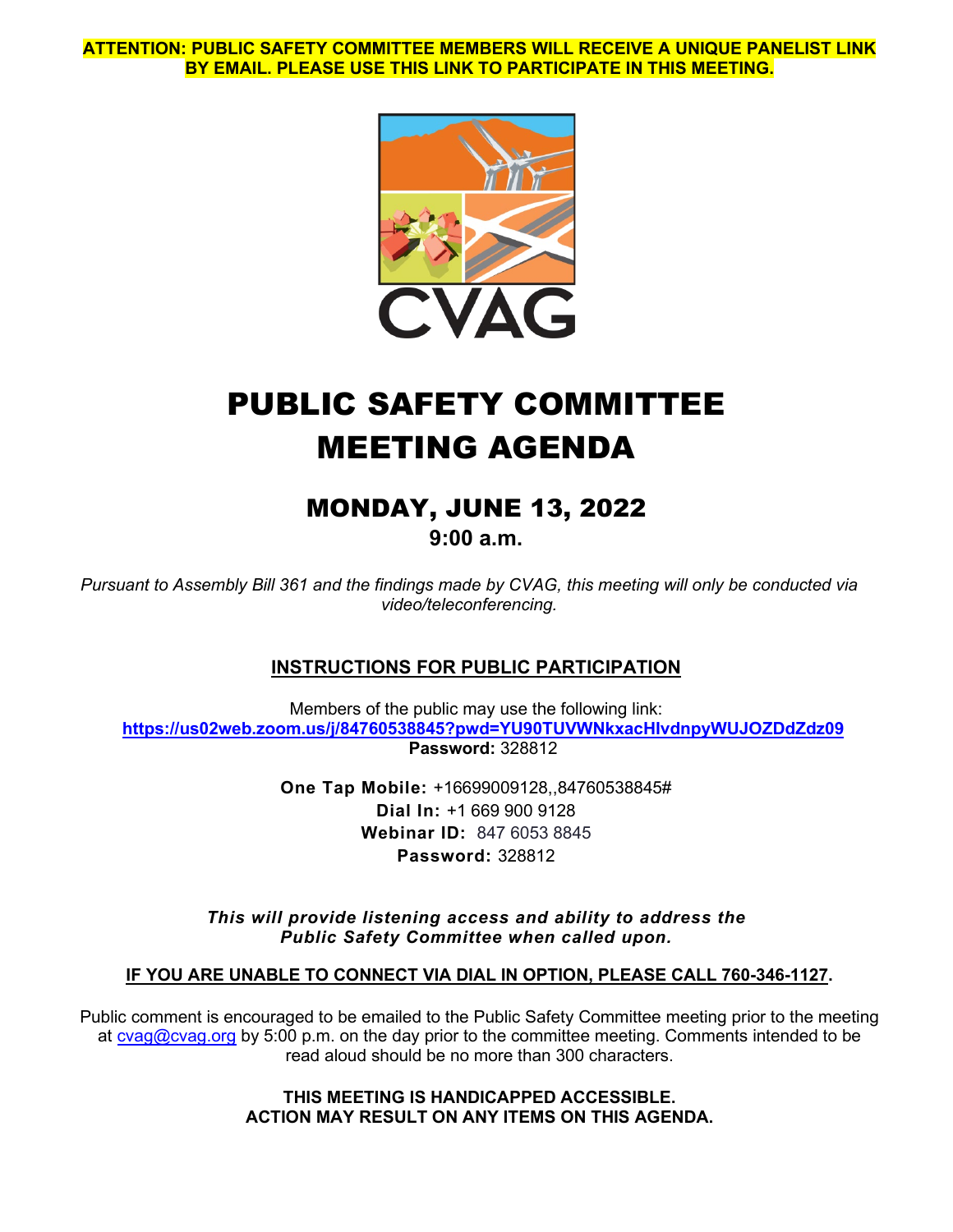#### **UNLESS OTHERWISE STATED, ALL ACTION ITEMS WILL BE PRESENTED TO THE EXECUTIVE COMMITTEE FOR FINAL APPROVAL.**

- **1. CALL TO ORDER** Chair Waymond Fermon, Mayor, City of Indio
- **2. ROLL CALL** Jennifer Nelson
- **A. Member Roster [4](#page-3-0)**

#### **3. PLEDGE OF ALLEGIANCE**

#### **4. PUBLIC COMMENTS ON AGENDA ITEMS**

This is the time and place for members of the public to address the Public Safety Committee on agenda items. At the discretion of the Chair, comments may be taken at the time items are presented. Please limit comments to three (3) minutes.

#### **5. CHAIR /COMMITTEE MEMBER/CVAG STAFF COMMENTS**

- **A. Groundbreaking of Indio's Public Safety Campus**
- **6. EX-OFFICIO UPDATES**
- **7. CONSENT CALENDAR**

| А. | Approve the May 9, 2022 Public Safety Committee Minutes |  |  |  |  |  |  |  |  |
|----|---------------------------------------------------------|--|--|--|--|--|--|--|--|
| 8. | <b>DISCUSSION/ ACTION</b>                               |  |  |  |  |  |  |  |  |
|    |                                                         |  |  |  |  |  |  |  |  |

#### **A. CVAG Representative on Riverside County's Emergency Medical [9](#page-8-0) Care Committee –** Erica Felci

**Recommendation:** Nominate Coachella City Manager Gabriel Martin to serve as CVAG's representative on Riverside County's Emergency Medical Care Committee for a three-year term that ends on June 30, 2025

**B. Public Safety Concerns Related to Mylar Balloons –** Erica Felci **[12](#page-11-0)**

**Recommendation:** Provide direction on pursuing a model ordinance that limits the sale and/or possession of Mylar balloons in order to address power outages in the Coachella Valley

**C. Riverside County's Coordinated Response to Asylum Seekers –** Bruce Barton, **[17](#page-16-0)** Director of Riverside County's Emergency Management Department

**Recommendation:** Information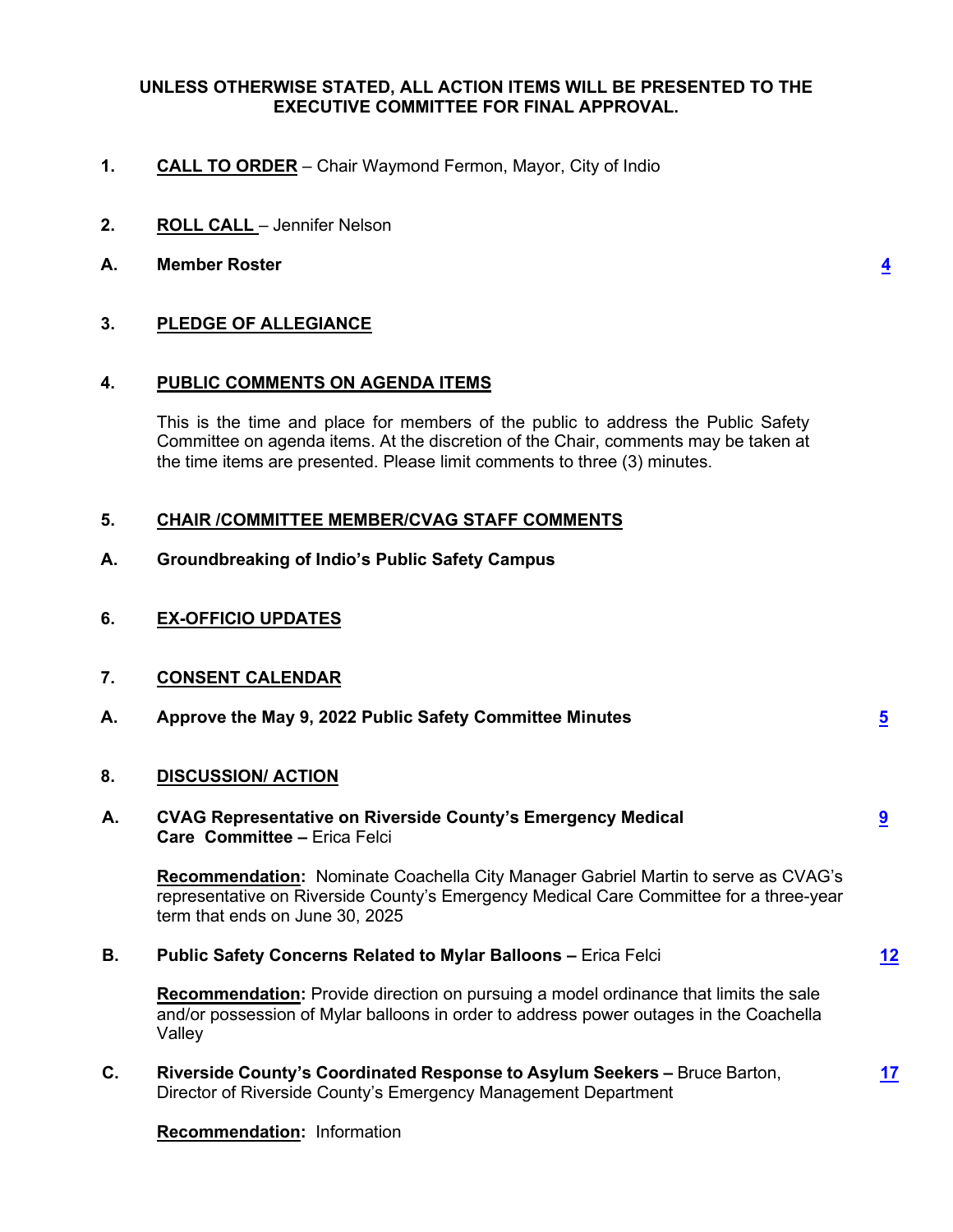#### **9. INFORMATION**

#### **A. Attendance Record [18](#page-17-0)**

#### **10. PUBLIC COMMENTS ON NON-AGENDA ITEMS**

This is the time and place for members of the public to address the Public Safety Committee on items of general interest within the purview of this committee. Please limit comments to two (2) minutes.

### **11. ANNOUNCEMENTS**

Upcoming Meetings:

The next meeting of the **Public Safety Committee** will be held on Monday, September 12, 2022, at 9:00 a.m. via Zoom webinar.

The next meeting of the **Executive Committee** will be held on Monday, June 27, 2022, at 4:30 p.m. via Zoom webinar.

The next meeting of the **General Assembly** will be held on Monday, June 27, 2022, at 6 p.m. via Zoom webinar.

#### **12. ADJOURNMENT**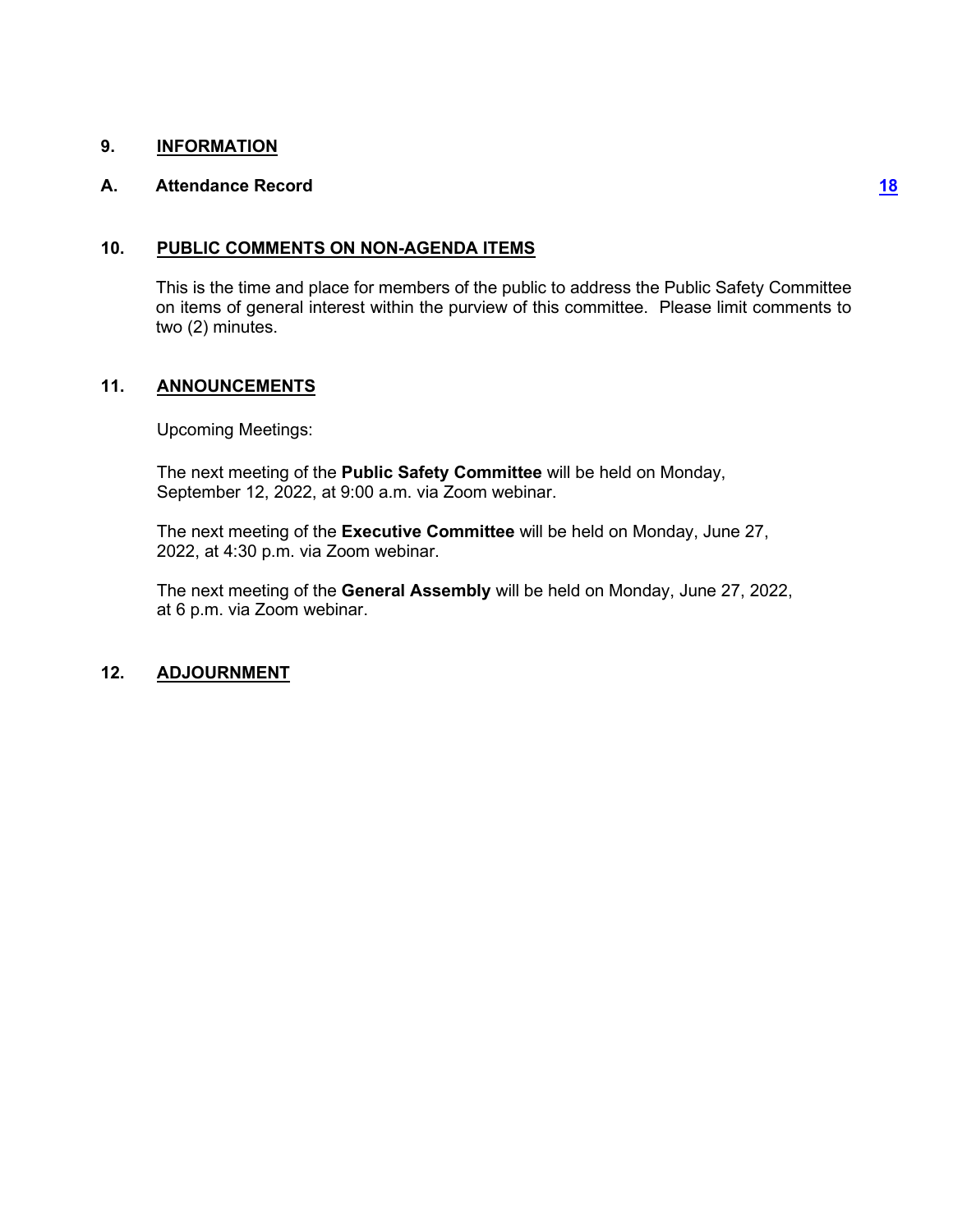# **Coachella Valley Association of Governments Public Safety Committee Member Roster 2021-2022**



<span id="page-3-0"></span>

| <b>Voting Members</b>                        |                                                 |  |  |  |  |  |  |  |
|----------------------------------------------|-------------------------------------------------|--|--|--|--|--|--|--|
| Agua Caliente Band of Cahuilla Indians       | Councilmember John Preckwinkle III              |  |  |  |  |  |  |  |
| City of Blythe                               | Councilmember Johnny Rodriguez                  |  |  |  |  |  |  |  |
| City of Cathedral City                       | <b>Councilmember Raymond Gregory</b>            |  |  |  |  |  |  |  |
| City of Coachella                            | Councilmember Megan Beaman-Jacinto - VICE CHAIR |  |  |  |  |  |  |  |
| City of Desert Hot Springs                   | Councilmember Roger Nuñez                       |  |  |  |  |  |  |  |
| City of Indian Wells                         | <b>Councilmember Greg Sanders</b>               |  |  |  |  |  |  |  |
| City of Indio                                | Mayor Waymond Fermon - CHAIR                    |  |  |  |  |  |  |  |
| City of La Quinta                            | Councilmember John Pena                         |  |  |  |  |  |  |  |
| City of Palm Desert                          | Councilmember Karina Quintanilla                |  |  |  |  |  |  |  |
| City of Palm Springs                         | Mayor Pro Tem Grace Garner                      |  |  |  |  |  |  |  |
| City of Rancho Mirage                        | Councilmember Iris Smotrich                     |  |  |  |  |  |  |  |
| County of Riverside                          | Supervisor V. Manuel Perez                      |  |  |  |  |  |  |  |
|                                              | <b>Ex-Officio Members</b>                       |  |  |  |  |  |  |  |
| Agua Caliente Band of Cahuilla Indians       | Robert Bradbury, Emergency Services Manager     |  |  |  |  |  |  |  |
| California Highway Patrol                    | Dennis Woodbury, Commander                      |  |  |  |  |  |  |  |
| Cathedral City Fire                          | John Muhr, Fire Chief                           |  |  |  |  |  |  |  |
| <b>Cathedral City Police</b>                 | George Crum, Chief of Police                    |  |  |  |  |  |  |  |
| Desert Hot Springs Police                    | Jim Henson, Chief of Police                     |  |  |  |  |  |  |  |
| District Attorney's Office                   | Michael Hestrin, District Attorney              |  |  |  |  |  |  |  |
| <b>Indio Police</b>                          | Mike Washburn, Chief of Police                  |  |  |  |  |  |  |  |
| <b>Palm Desert Sheriff Station</b>           | Dean Agnoletto, Captain                         |  |  |  |  |  |  |  |
| Palm Springs Fire                            | J. Kevin Nalder, Fire Chief                     |  |  |  |  |  |  |  |
| Palm Springs Police                          | Andrew Mills, Chief of Police                   |  |  |  |  |  |  |  |
| Riverside County Fire Department             | Robert Fish, Deputy Chief                       |  |  |  |  |  |  |  |
| <b>Riverside County Probation Department</b> | Ron Miller, Chief Probation Officer             |  |  |  |  |  |  |  |
| Riverside County Sheriff's Department        | Sheriff Chad Bianco                             |  |  |  |  |  |  |  |
| <b>Thermal Sheriff Station</b>               | Michael Bianco, Captain                         |  |  |  |  |  |  |  |
| U.S. Border Patrol                           | David Kim                                       |  |  |  |  |  |  |  |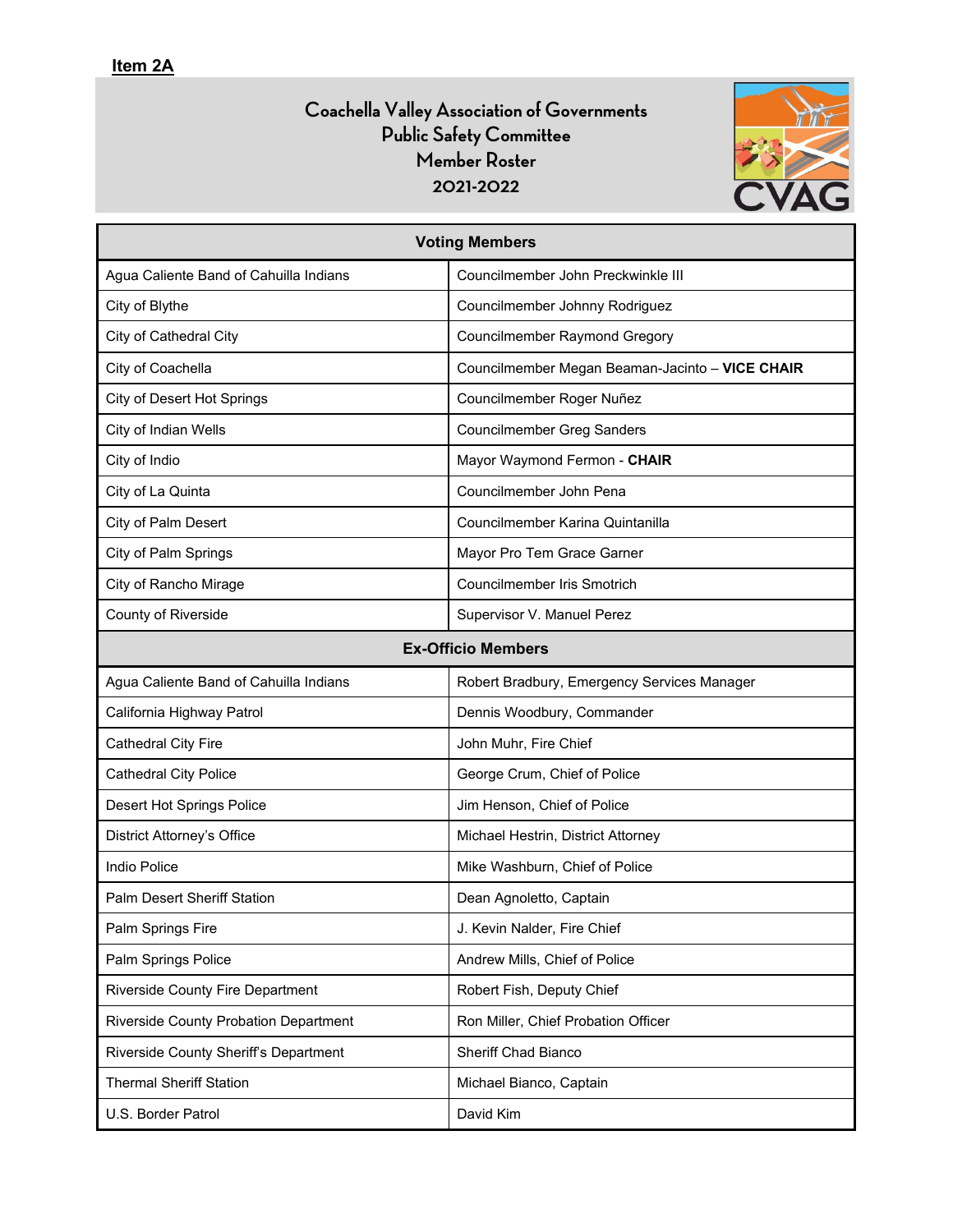**Public Safety Committee Meeting Minutes May 9, 2022**



The audio file for this meeting can be found at[: http://www.cvag.org/audio.htm](http://www.cvag.org/audio.htm)

- <span id="page-4-0"></span>**1. CALL TO ORDER** - The meeting was called to order by Chair Waymond Fermon, City of Indio, at 9:00 a.m. via Zoom videoconference, pursuant to AB 361 and the guidelines for virtual meetings.
- **2. ROLL CALL**  Roll call was taken and it was determined that a quorum was present.

#### **Members Present**

| Councilmember Johnny Rodriguez (arrived during Item 5)    |
|-----------------------------------------------------------|
| <b>Councilmember Raymond Gregory</b>                      |
| Councilmember Roger Nuñez                                 |
| Mayor Waymond Fermon, Chair                               |
| Councilmember John Peña                                   |
| Mayor Pro Tem Grace Garner                                |
| Councilmember Iris Smotrich (arrived during Item 8B)      |
| Councilmember Megan Beaman-Jacinto, Vice Chair            |
| Councilmember Karina Quintanilla                          |
| Juan Perez, Chief Operating Officer (left during Item 8B) |
|                                                           |

#### **Ex-Officio Members Present**

| Agua Caliente Band of                   |                                             |
|-----------------------------------------|---------------------------------------------|
| Cahuilla Indians                        | Robert Bradbury, Emergency Services Manager |
| <b>Cathedral City Fire</b>              | Chief John Muhr                             |
| City of Desert Hot Springs Police       | Chief Jim Henson                            |
| City of Indio Police                    | <b>Chief Mike Washburn</b>                  |
| <b>Palm Desert Sheriff's Substation</b> | Captain Dean Agnoletto                      |
| City of Palm Springs Fire               | Chief J. Kevin Nalder                       |
| <b>City of Cathedral City Police</b>    | George Crum, Chief of Police                |
| <b>Riverside County Fire</b>            | Deputy Chief Robert Fish                    |
| <b>Riverside County Probation</b>       | Cristina Castro                             |
| <b>Riverside County Sheriff</b>         | Lt. David Wright                            |
| California Highway Patrol               | <b>Commander Dennis Woodbury</b>            |
|                                         |                                             |

#### **Members & Ex-Officios Not Present**

Aqua Caliente Band of Cahuilla Indians City of Indian Wells Thermal Sheriff Station U.S. Customs and Border Patrol City of Palm Springs Police Riverside County Sheriff's Dept.

Councilmember John Preckwinkle III Councilmember Greg Sanders Captain Michael Bianco Assistant Chief Patrol Agent David Kim Chief Andrew Mills Sheriff Chad Bianco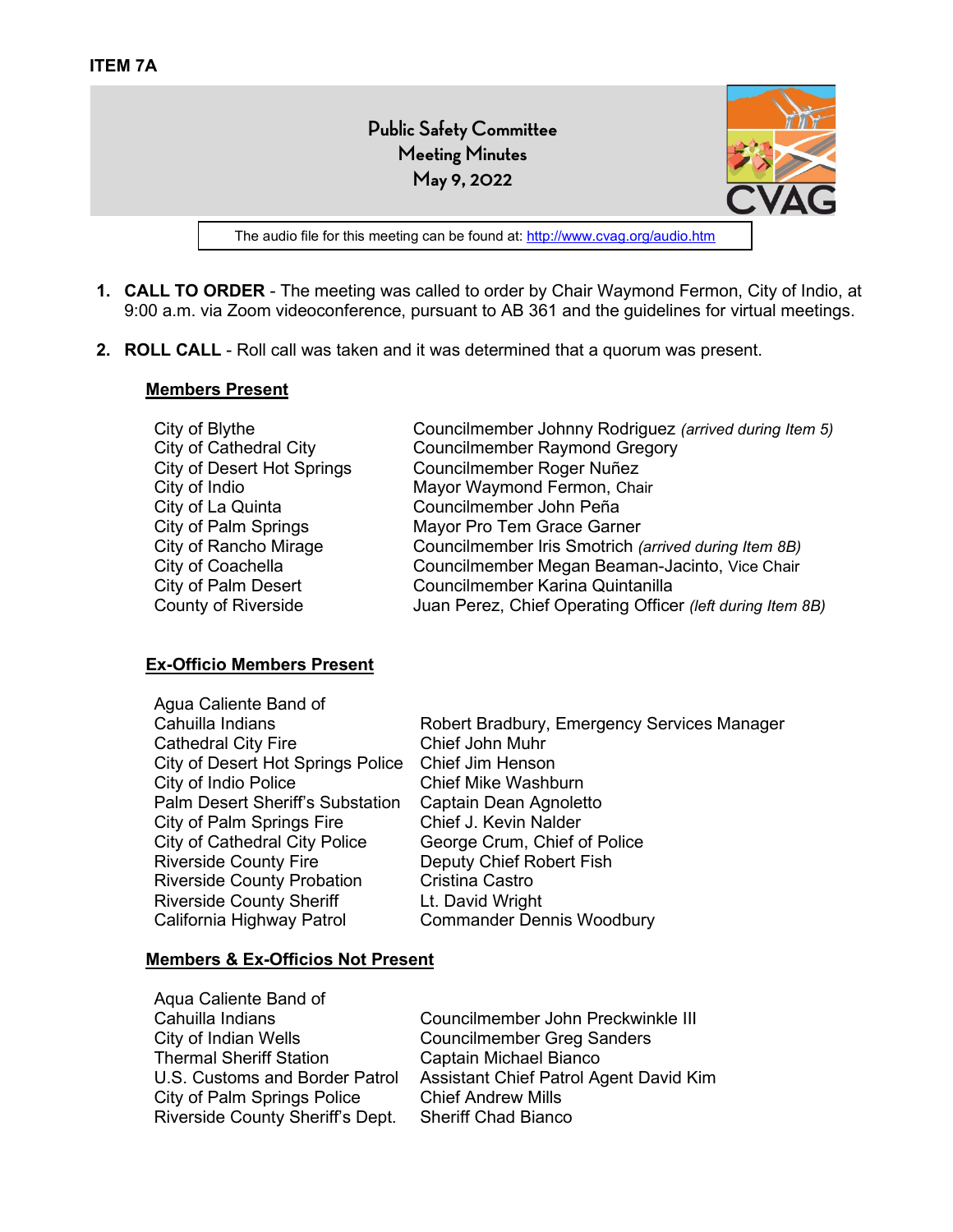#### **Others Present**

| <b>CVAG</b>                            | Tom Kirk<br>Erica Felci<br>Joanna Stueckle<br>Jennifer Nelson<br>Kevin Broadie<br>Emmanuel Martinez |
|----------------------------------------|-----------------------------------------------------------------------------------------------------|
|                                        | <b>Tony Quiroz</b>                                                                                  |
| Desert Healthcare District/ Foundation | Donna Craig                                                                                         |
| Inland SOCAL Crisis & Suicide Hotline  | Jen Carson                                                                                          |
| <b>County of Riverside</b>             | Pat Cooper                                                                                          |
|                                        | Rebecca Antillon                                                                                    |
| <b>Riverside County Probation</b>      | Christine Castro                                                                                    |
| Individuals                            | R. Tethal                                                                                           |
|                                        | Chris Willison                                                                                      |
|                                        | Capt. Alley                                                                                         |
|                                        | Kristen Nelson                                                                                      |
|                                        | Jana Trew                                                                                           |
|                                        | <b>Brad Anderson</b>                                                                                |

#### **3. PLEDGE OF ALLEGIANCE**

Mayor Fermon led the Public Safety Committee in the Pledge of Allegiance.

#### **4. PUBLIC COMMENTS ON AGENDA ITEMS**

None.

#### **5. CHAIR / COMMITTEE MEMBER/CVAG STAFF COMMENTS**

Chair Fermon gave an update on the festival weekends in Indio. Councilmember John Peña requested that staff come back to a future meeting with information on banning Mylar balloons and any educational campaigns that might be in place. Councilmember Karina Quintanilla gave an update on the Homelessness Task Force, noting there is a currently a vacancy on the city's subcommittee. Councilmember Nunez provided updates on public safety items in Desert Hot Springs.

One individual by phone

Erica Felci reminded the Committee members to mark their calendars for the upcoming General Assembly.

#### **6. EX-OFFICIO COMMENTS**

Indio Chief of Police Mike Washburn provided an update on the public safety response to the festival weekends, including the numbers of arrests and rescues during the three weekends.

Cathedral City Chief of Police George Crum provided a brief update on items in Cathedral City.

.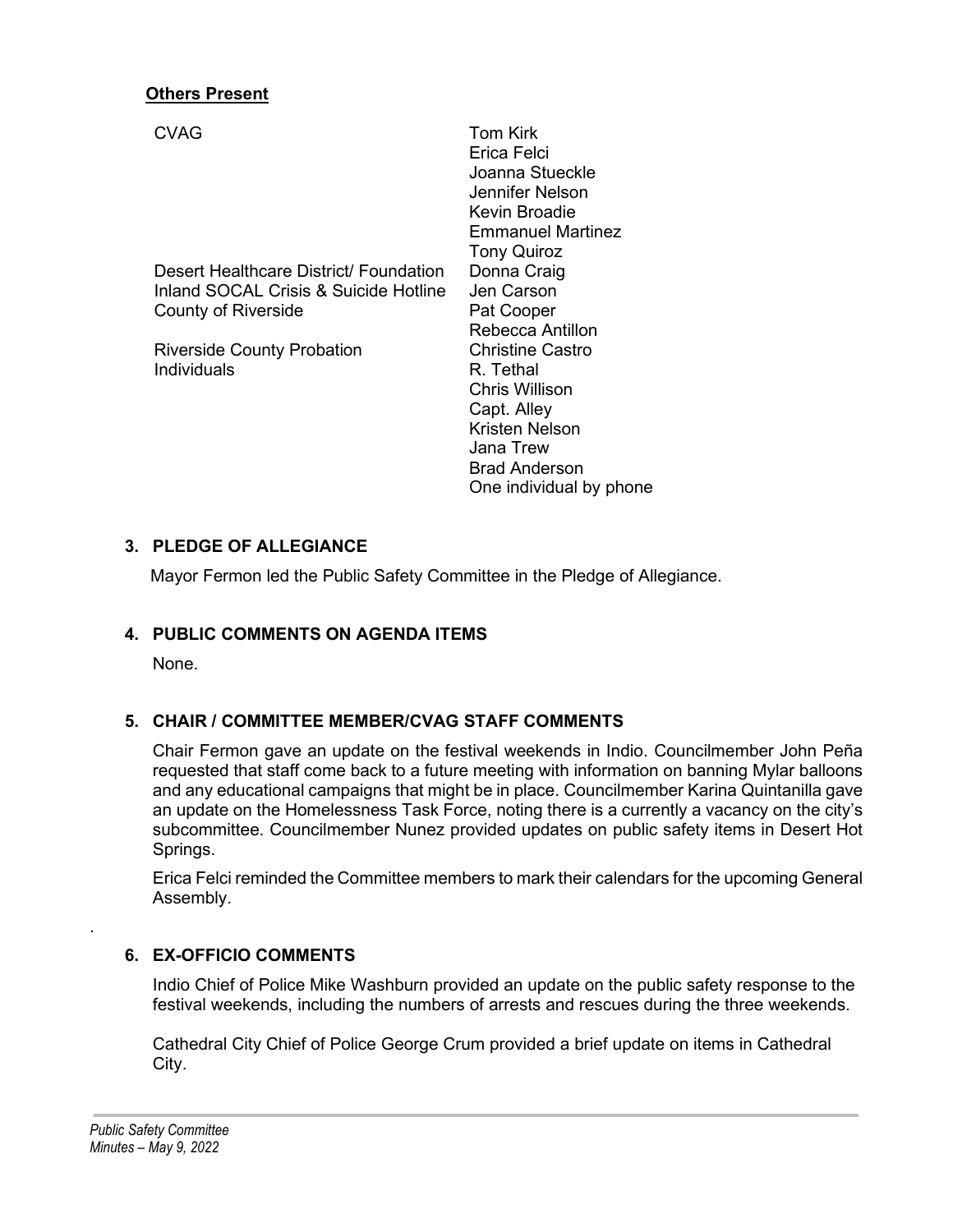#### **7. CONSENT CALENDAR**

**IT WAS MOVED BY COUNCILMEMBER PENA AND SECONDED BY COUNCILMEMBER SANDERS TO:**

**A. Approve the January 10, 2022 Public Safety Committee Minutes**

#### **THE MOTION CARRIED WITH 9 AYES AND 3 MEMBERS ABSENT**

| <b>Councilmember John Preckwinkle</b>     | <b>ABSENT</b> |
|-------------------------------------------|---------------|
| <b>Councilmember Johnny Rodriquez</b>     | <b>AYE</b>    |
| <b>Councilmember Raymond Gregory</b>      | <b>AYE</b>    |
| <b>Councilmember Megan Beaman Jacinto</b> | <b>AYE</b>    |
| <b>Councilmember Roger Nuñez</b>          | <b>AYE</b>    |
| <b>Councilmember Greg Sanders</b>         | <b>ABSENT</b> |
| <b>Mayor Waymond Fermon</b>               | <b>AYE</b>    |
| Councilmember John Peña                   | <b>AYE</b>    |
| Councilmember Karina Quintanilla          | <b>AYE</b>    |
| <b>Mayor Pro Tem Grace Garner</b>         | <b>AYE</b>    |
| <b>Councilmember Iris Smotrich</b>        | <b>ABSENT</b> |
| <b>COO Juan Perez</b>                     | <b>AYF</b>    |

#### **8. DISCUSSION / ACTION**

#### **A. Update from the Riverside County District Attorney's Office** – Erica Felci

Erica Felci introduced Riverside County District Attorney Mike Hestrin, who gave a detailed presentation on the dangers of fentanyl. A robust member discussion ensued with Committee members requesting a copy of the presentation. District Attorney Hestrin answered questions and offered to present the information at individual City Council meetings as requested.

No action was taken as this was an informational item.

#### **B. Rollout of the 9-8- 8 Mental Health Crisis Hotline in Riverside County –** Erica Felci

Erica Felci introduced the item and Jen Carson from Inland SOCAL Crisis & Suicide Hotline, who provided a presentation on mental health awareness and the 9-8-8 crisis hotline that will roll out this summer.

Member discussion ensued with Ms. Carson providing the Committee with the crisis hotline number and offering to present the information at future City Council meetings.

No action was taken as this was an informational item.

#### **9. INFORMATION – The following items were provided for information only:**

#### **A. Attendance Record**

### **B. Update on legislative advocacy efforts**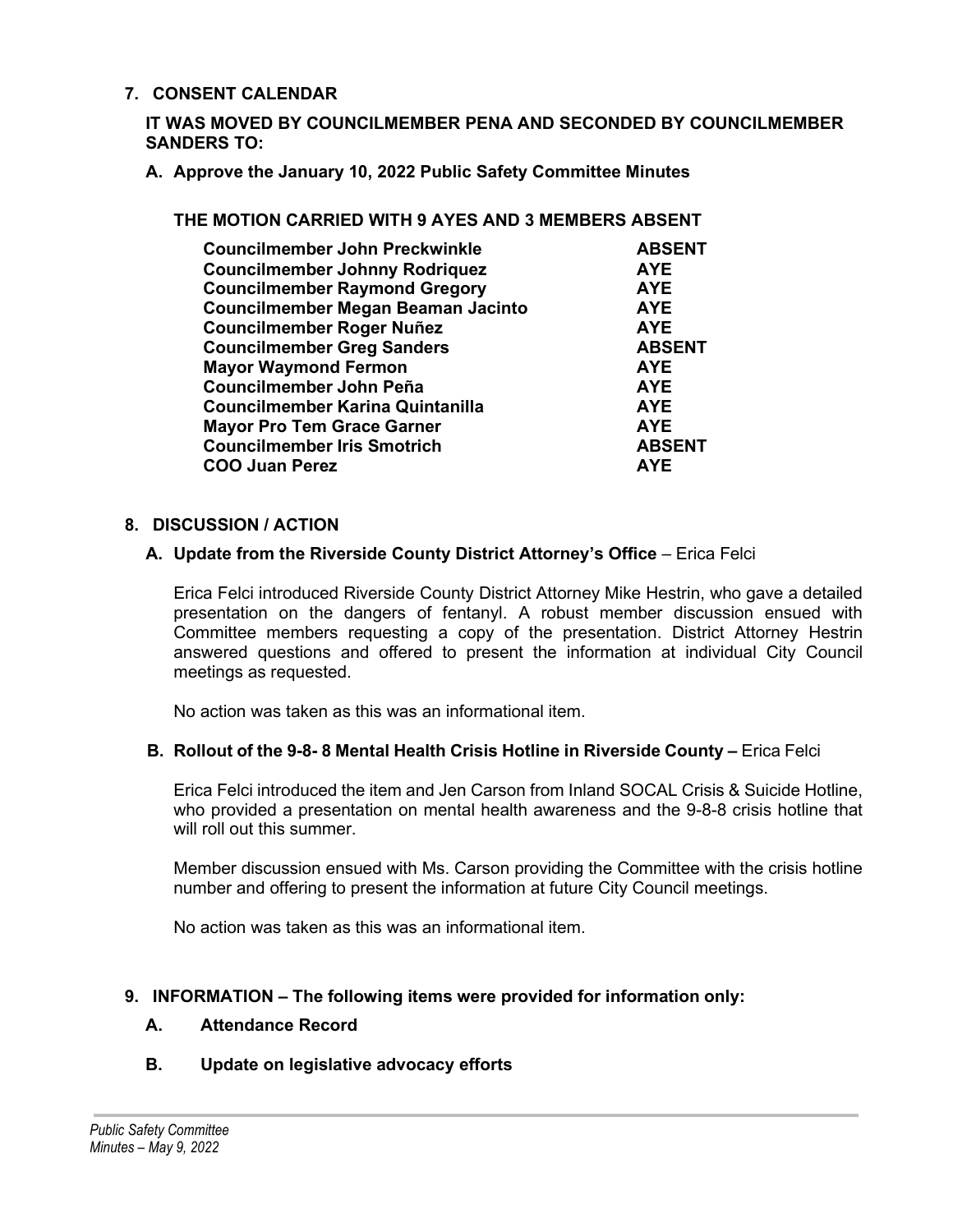- **C. CVAG Meeting Calendar for Fiscal Year 2022/23**
- **D. Update on Ad Hoc Efforts to Explore Additional Homelessness Resources and Policies**

## **10. PUBLIC COMMENTS ON NON-AGENDA ITEMS**

Brad Anderson expressed his thoughts on virtual meetings, the timing of public comments on the meeting agendas and commended District Attorney Hestrin and the Riverside County Sheriff's department for their hard work addressing current issues within the County.

## **11. ANNOUNCEMENTS – Upcoming Meetings:**

Upcoming Meetings:

The next meeting of the **Public Safety Committee** will be held on Monday, June 13, 2022, at 9 a.m. via Zoom webinar.

The next meeting of the **Executive Committee** will be held on Monday, June 6, 2022, at 4:30 p.m. via Zoom webinar.

The next meeting of the **General Assembly** will be held on Monday, June 27, 2022, at 6 p.m. via Zoom webinar.

## **12. ADJOURN**

Chair Fermon adjourned the meeting at 10:06 a.m.

Respectfully submitted,

*Jennifer Nelson*  Executive Assistant/Clerk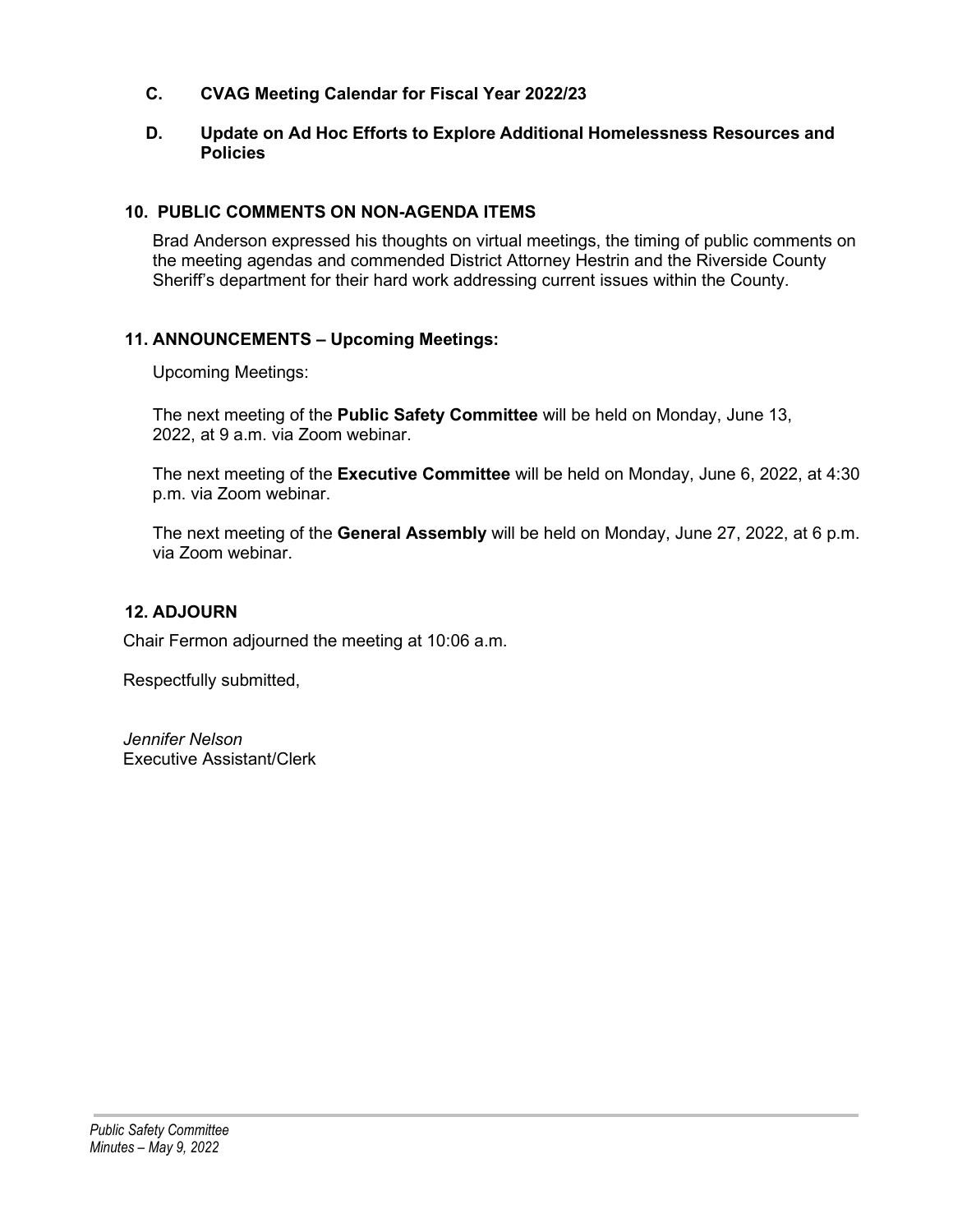<span id="page-8-0"></span>ITEM 8A



#### **STAFF REPORT**

**Subject: CVAG Representative on Riverside County's Emergency Medical Care Committee** 

**Contact:** Erica Felci, Assistant Executive Director [\(efelci@cvag.org\)](mailto:efelci@cvag.org)

**Recommendation: Nominate Coachella City Manager Gabriel Martin to serve as CVAG's representative on Riverside County's Emergency Medical Care Committee for a three-year term that ends on June 30, 2025**

**Background:** The 17-member Emergency Medical Care Committee (EMCC) advises the Board of Supervisors on all aspects of emergency medical care within the County and reports to the Board on observations and recommendations concerning the feasibility and content of emergency medical care programs within the County. Committee members are appointed by the Board of Supervisors for staggered three-year terms. Members serve without compensation.

EMCC meetings are usually held quarterly. Per Riverside County Board of Supervisors Resolution 2013-062, CVAG shall nominate a city manager to represent the organization on the EMCC. Randal Bynder, then-City Manager from the City of Rancho Mirage, served as the CVAG representative starting in 2013. After Mr. Bynder retired, Mark Scott, then-City Manager from the City of Indio, became the representative. Mr. Scott retired mid-term. In 2021, the CVAG Executive Committee, at the recommendation of the Public Safety Committee, appointed Indio City Manager Bryan Montgomery to serve the remainder of the term.

The current term ends on June 30, 2022. CVAG staff reached out to Mr. Montgomery about his interest in a second term, and he suggested the position should be offered to other city managers. The CVAG Executive Director relayed this to city, tribal and county executives at a roundtable meeting on June 1, and Coachella City Manager Gabriel Martin expressed an interest in the position. CVAG staff is recommending the CVAG Public Safety Committee nominate Mr. Martin as next appointee, who will serve until June 2025. The recommendation will be provided to the Executive Committee at its next meeting to formalize the appointment.

**Fiscal Analysis**: There is no cost to CVAG for the EMCC appointment.

**Attachment**: Riverside County EMS Agency Administrative Policy 8201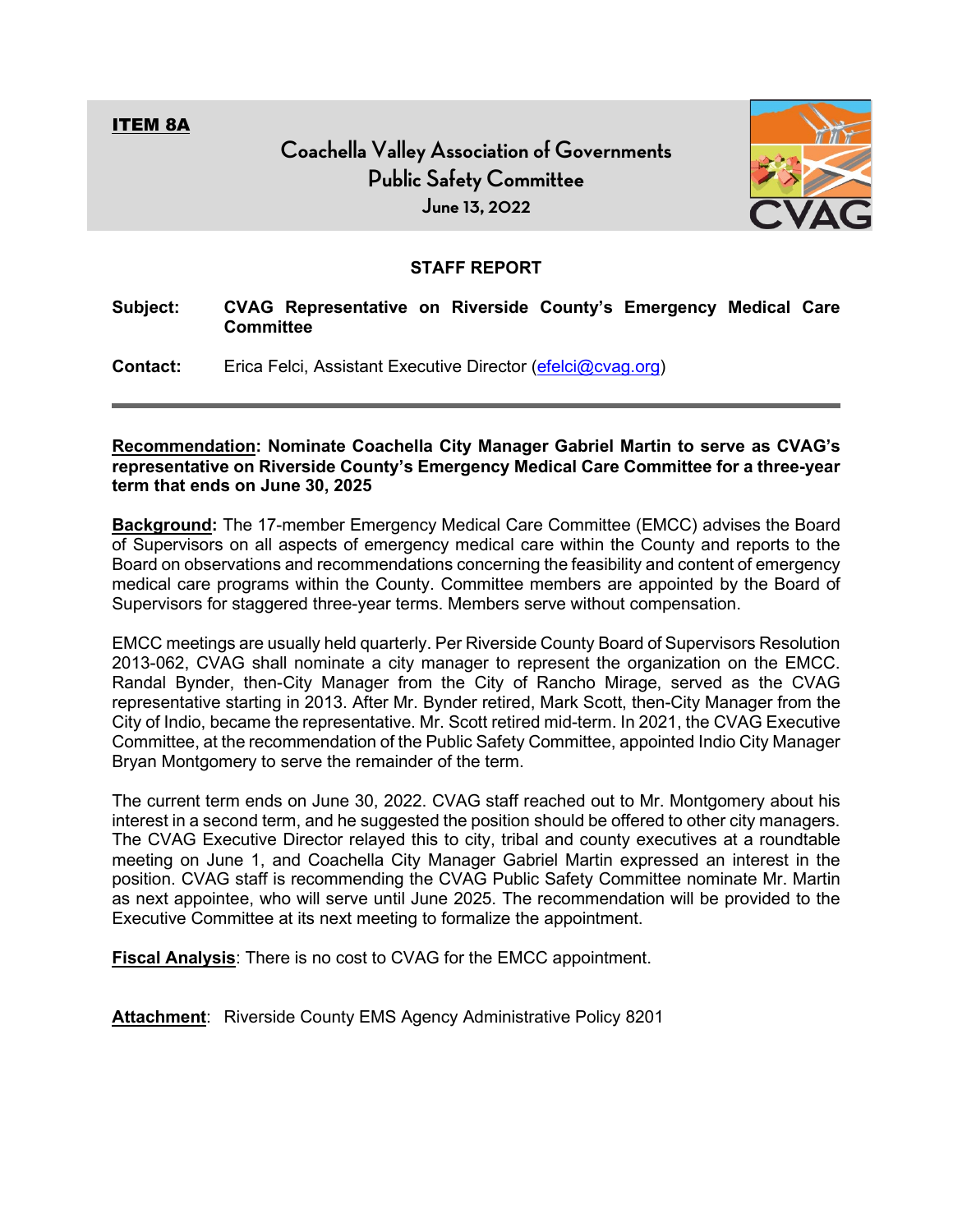

# **Administrative Policy 8201**

|                                         | <b>Effective</b>                   | <b>Expires</b> |
|-----------------------------------------|------------------------------------|----------------|
| <b>AGENCY</b>                           | April 1, 2019                      | March 31, 2020 |
| Policy:                                 | Approval: Medical Director         | Signed         |
| <b>Emergency Medical Care Committee</b> | Reza Vaezazizi, MD                 |                |
| Applies To:                             | Approval: Deputy EMS Administrator | Signed         |
| <b>EMS System</b>                       | <b>Trevor Douville</b>             |                |

#### **PURPOSE**

The purpose of this policy is to define the membership, rules of operation, and functions of the local Emergency Medical Care Committee (EMCC).

#### **AUTHORITY**

California Health and Safety Code - [Division 2.5, Chapter 4, Article 3, Sections 1797.270 -](http://www.emsa.ca.gov/Media/Default/PDF/EMSA_HSCODE_2014.pdf#View=FitV&Pagemode=Bookmarks&Page=77) 1797.276 [Resolution 2013-052 of the Board of Supervisors of the County of Riverside](http://rivcocob.org/proceeds/2013/p2013_04_23_files/03-42001.pdf#View=FitV&Pagemode=Bookmarks)

### **Emergency Medical Care Committee**

The Board of Supervisors of the County of Riverside originally established the local EMCC on October 15, 1985. The composition of the EMCC was last amended by Resolution 2013-052, dated March 12, 2013.

The Riverside County Emergency Medical Care Committee shall consist of seventeen members, all nominated members are to be appointed by the Board of Supervisors and the composition of this committee is as follows:

- 1. One Emergency Department Physician, practicing in a hospital located within Riverside County nominated by the Prehospital Medical Advisory Committee (PMAC);
- 2. One representative from the [Hospital Association of Southern California \(HASC\)](http://www.hasc.org/) to be the Vice President of the Inland Regional Office;
- 3. One Physician representative of the [Riverside County Medical Association \(RCMA\)](http://www.rcmanet.org/) nominated by that organization;
- 4. One representative from the County contracted emergency ground ambulance provider that serves a majority of the County's Exclusive Operating Areas (EOAs);
- 5. One representative from the Ambulance Association of Riverside County nominated by that organization;
- 6. One representative from the County's permitted air ambulance providers nominated by the air ambulance permitted providers;
- 7. One Fire Chief representing the [Riverside County Fire Chiefs Association \(RCFCA\)](https://www.rcfca.org/) nominated by that organization;
- 8. One city manager from the [Coachella Valley Association of Governments \(CVAG\)](http://www.cvag.org/) nominated by that organization;
- 9. One city manager from the [Western Riverside Council of Governments \(WRCOG\)](http://www.wrcog.cog.ca.us/) nominated by that organization;
- 10. One representative of the Riverside County Law Enforcement Agency Administrators' Association (RCLEAAA) nominated by that organization;
- 11. One prehospital representative of PMAC nominated by that committee;
- 12. One representative of the [Riverside County Fire Department;](http://www.rvcfire.org/) appointed by the Riverside County Fire Chief; and
- 13. One member-at-large from Riverside County Supervisorial [District 1;](http://www.rivcodistrict1.org/)
- 14. One member-at-large from Riverside County Supervisorial [District 2;](http://www.rivcodistrict2.org/)
- 15. One member-at-large from Riverside County Supervisorial [District 3;](http://www.supjeffstone.org/)
- 16. One member-at-large from Riverside County Supervisorial [District 4;](http://www.rivco4.org/)
- 17. One member-at-large from Riverside County Supervisorial [District 5.](http://district5.co.riverside.ca.us/)

Nominated members and members-at-large shall serve a three year term with staggered expiration dates so that no more than one-third of the membership may require replacement or reappointment at any one time. The Committee shall choose its chairperson and vice-chairperson annually, and shall determine the time and place for regular meetings of the Committee.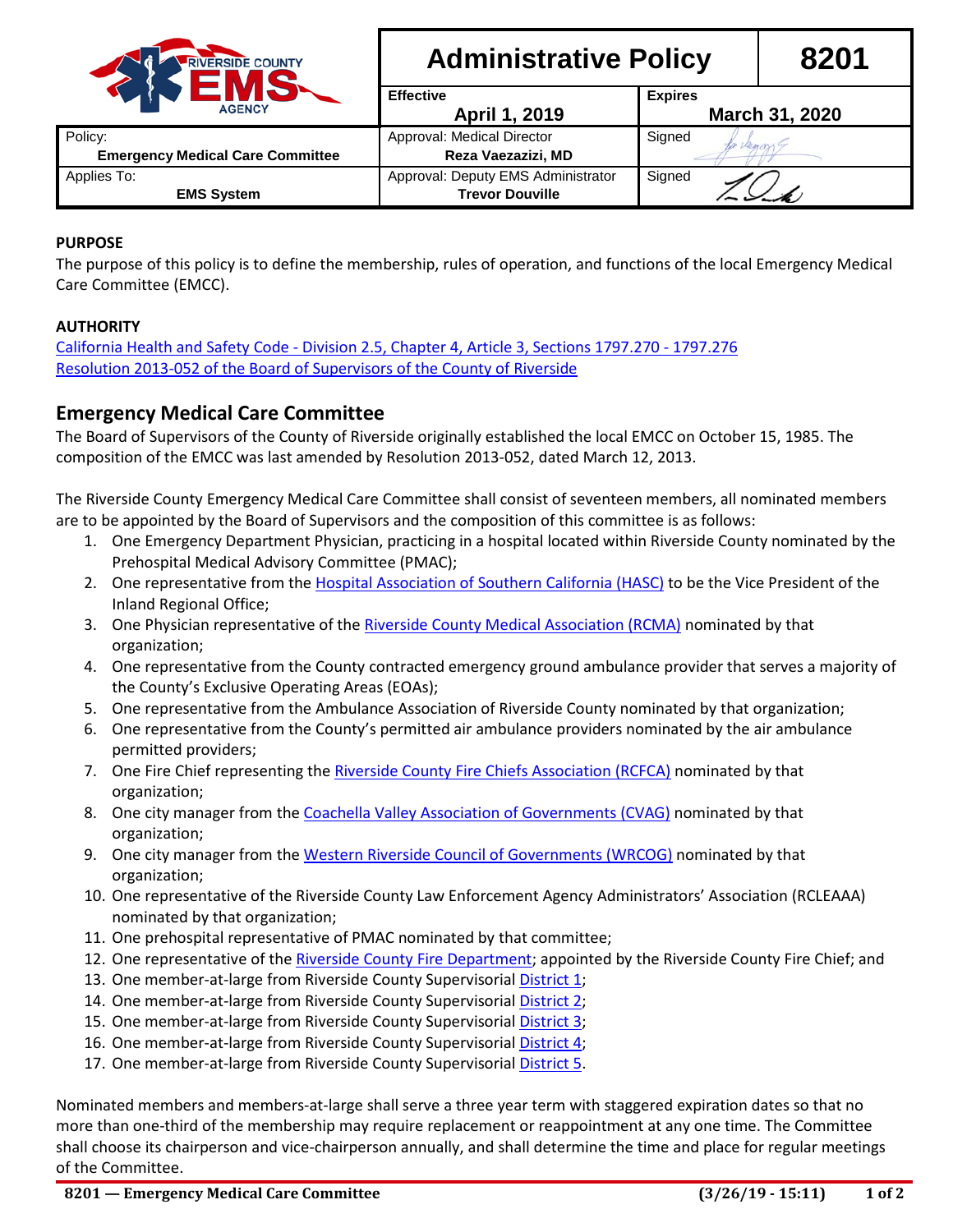A quorum shall consist of one more than half the number of filled committee positions. Action taken shall require the affirmative vote of a majority of those present. The Chairman votes only in case of a tie.

The Committee shall perform the functions of an Emergency Medical Care Committee defined by the California Health and Safety Code, Division 2.5, Chapter 4, Article 3, Sections 1797.274 and 1797.276:

*The emergency medical care committee shall, at least annually, review the operations of each of the following:*

- *a. Ambulance services operating within the county.*
- *b. Emergency medical care offered within the county, including programs for training large numbers of people in cardiopulmonary resuscitation and lifesaving first aid techniques.*
- *c. First aid practices in the county.*

*Every emergency medical care committee shall, at least annually, report to the authority, and the local EMS agency its observations and recommendations relative to its review of the ambulance services, emergency medical care, and first aid practices, and programs for training people in cardiopulmonary resuscitation and lifesaving first aid techniques, and public participation in such programs in that county. The emergency medical care committee shall submit its observations and recommendations to the county board or boards of supervisors*  which it serves and shall act in an advisory capacity to the county board or boards of supervisors which it serves, *and to the local EMS agency, on all matters relating to emergency medical services as directed by the board or boards of supervisors.*

The Committee shall serve in an advisory capacity for the Board of Supervisors concerning all aspects of emergency medical care within the County and report to the Board in conjunction with its review of the various aspects of the emergency medical care within the County. The Committee shall report to the Board of Supervisors its observations and recommendations concerning the feasibility and content of emergency medical care programs within the County in conjunction with cities within the County, other counties, the State and the United States.

Except for Supervisorial appointees, each organization may designate an alternate to serve in the event of an absence by that organization's primary member.

The EMCC shall prepare an annual report to the Board of Supervisors on the current and anticipated condition of Emergency Medical Services (EMS) and EMS system operation within the County.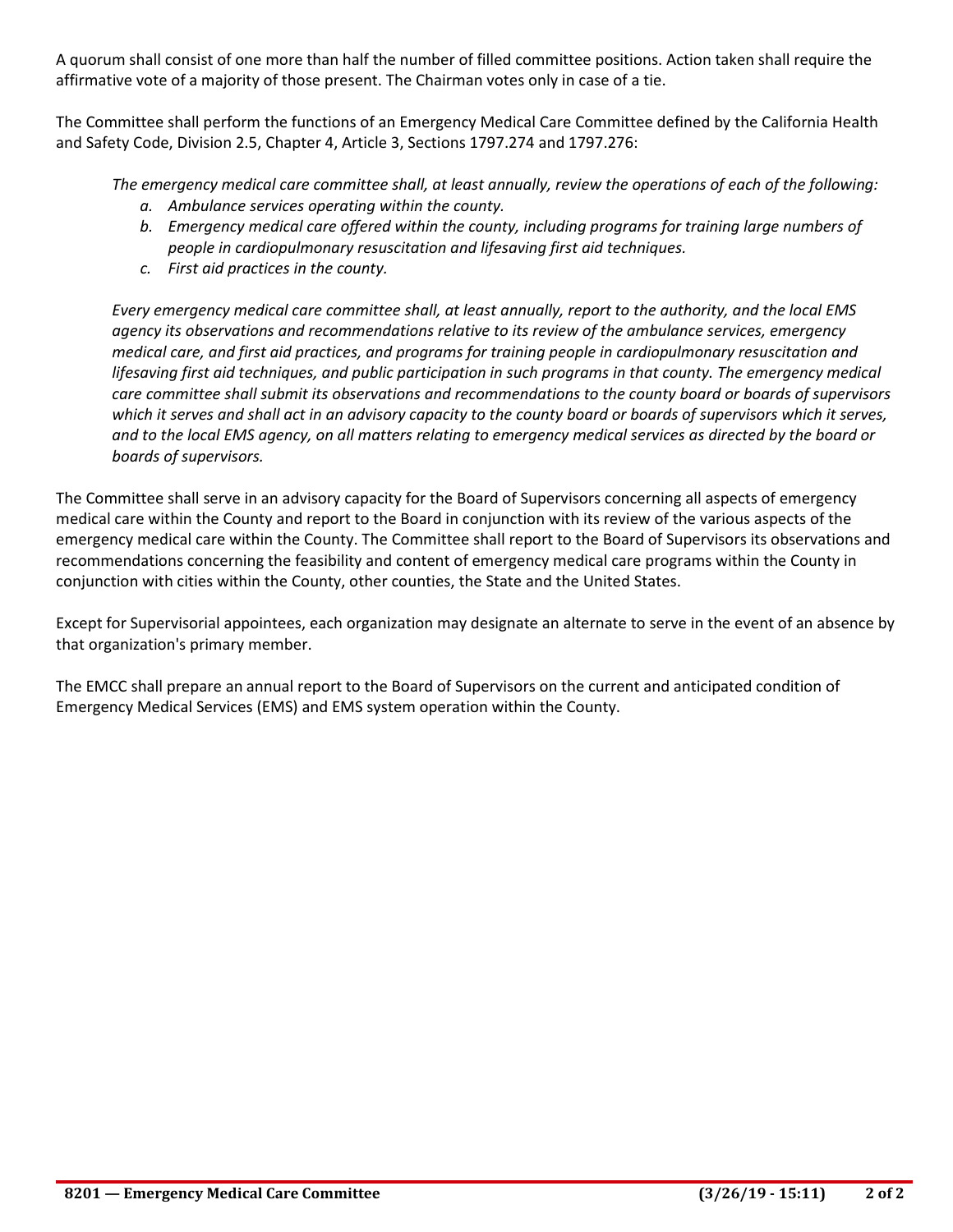<span id="page-11-0"></span>ITEM 8B

# **Coachella Valley Association of Governments Public Safety Committee June 13, 2022**



### **STAFF REPORT**

#### **Subject: Public Safety Concerns Related to Mylar Balloons**

**Contact:** Erica Felci, Assistant Executive Director [\(efelci@cvag.org\)](mailto:efelci@cvag.org)

#### **Recommendation: Provide direction on pursuing a model ordinance that limits the sale and/or possession of Mylar balloons in order to address power outages in the Coachella Valley**

**Background:** At the May 9, 2022 meeting of the Public Safety Committee, La Quinta Councilmember John Peña noted there is increasing public safety concerns as it relates to Mylar balloons and power outages, and asked CVAG staff to return with additional information. CVAG staff has since coordinated with both Southern California Edison (SCE) and Imperial Irrigation District (IID), which both have a focus on raising public education and awareness about mylar balloons. IID staff has also proposed a model ordinance that is beginning to circulate among cities in its service territory, and Government Affairs and Communications Officer Antonio Ortega will attend the June 13 meeting of the Public Safety Committee to discuss conversations around liming the sale or possession of Mylar balloons.

Mylar balloons are made with Mylar nylon, a non-biodegradable material, and are typically coated with a metallic finish that conducts electricity. These balloons are a common feature at celebratory events such as birthdays or graduations, and they stay inflated for two weeks or longer. When they are not sufficiently weighted and are released into the air, Mylar balloons have the potential to contact power lines, which can result in power outages and fires.

Since 1990, California has prohibited the release of Mylar balloons into the air in an effort to help reduce power outages. In 2018, state lawmakers passed Assembly Bill 2450, which requires manufacturers of Mylar balloons to permanently mark each balloon with a warning about the risk of fires if a balloon contacts an electrical power line. Still, power outages related to the release of Mylar balloons remains a problem. In the first couple months of 2022 alone, IID reported five outages caused by these balloons, impacting 1,672 customers. IID notes that the outages also result in a loss of power to customer medical devices and equipment, can cause damage to IID's and customers' equipment, and cause fire risks.

A number of utilities are now supporting Assembly Bill 847, which is legislation authored by Assemblymember Bill Quirk (D-Hayward) that is now making its way through the state Senate. As proposed, AB 847 would require the Office of Energy Infrastructure Safety implement regulations to govern the manufacture or sale of celebratory foil balloons, such as requiring balloons to pass a standard by the Institute of Electrical and Electronics Engineers that tests balloons at electric distribution voltages without causing an electrical fault. AB 847 would also ban the sale of Mylar balloons in 2026 if they cannot pass the standards and requirements.

Some California municipalities have already enacted bans to limit the use of Mylar balloons, including limits on the sale or prohibiting them in public parks. As noted above, IID staff has drafted a conceptual model ordinance that provides options for bans on limits and possession. Following the presentation,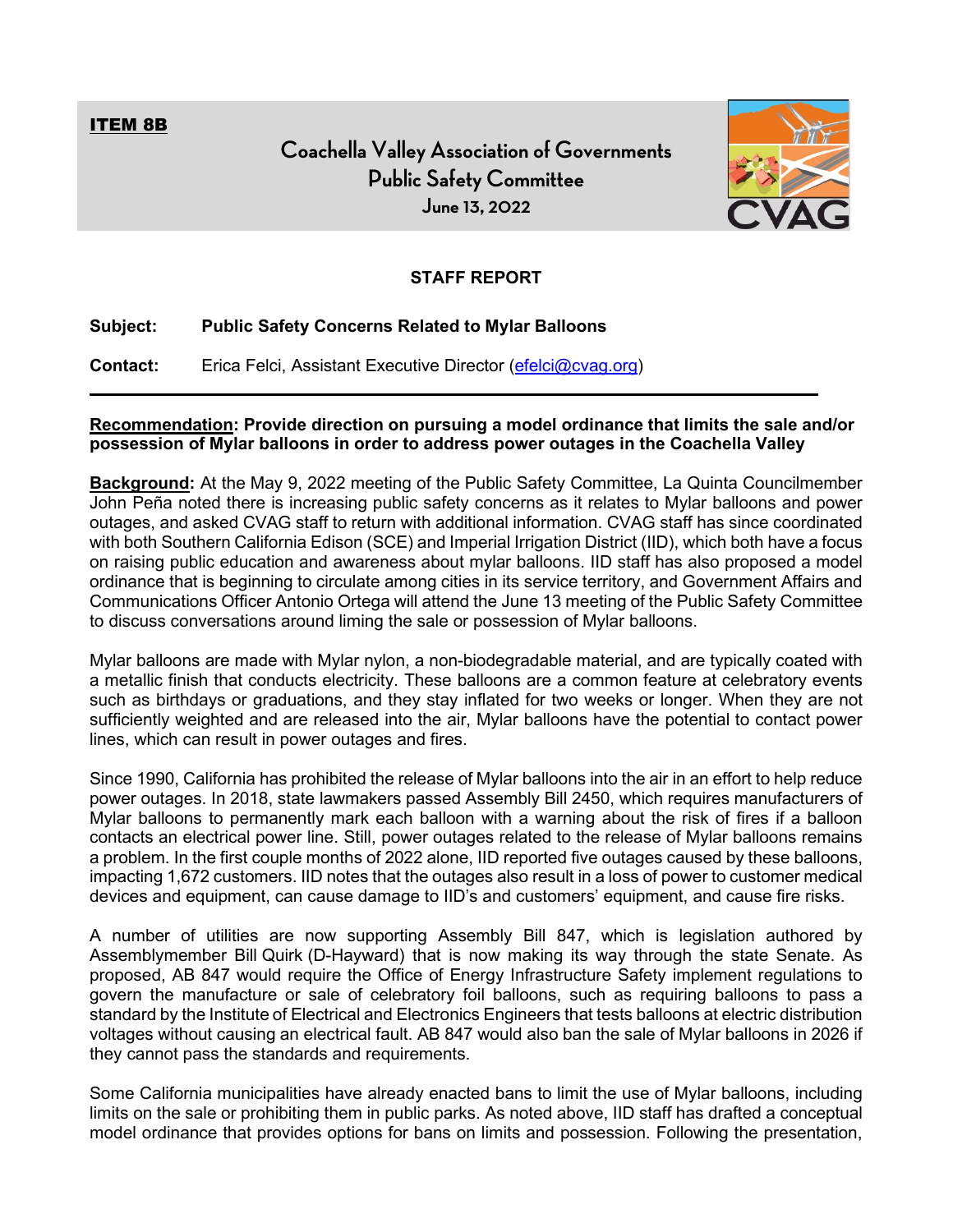CVAG staff is seeking the Public Safety Committee's feedback on whether a model ordinance should be finalized for consideration valleywide. Based on the committee's interest, staff would work with IID and SCE representatives to finalize the language and return in fall 2022 with proposed language.

**Fiscal Analysis:** There is no cost to CVAG for this informational update. The development of a model ordinance can be covered under existing staff time, should the Public Safety Committee endorse a regional approach to addressing Mylar balloons.

**Attachment:** IID's conceptual model ordinance to limit the use of Mylar balloons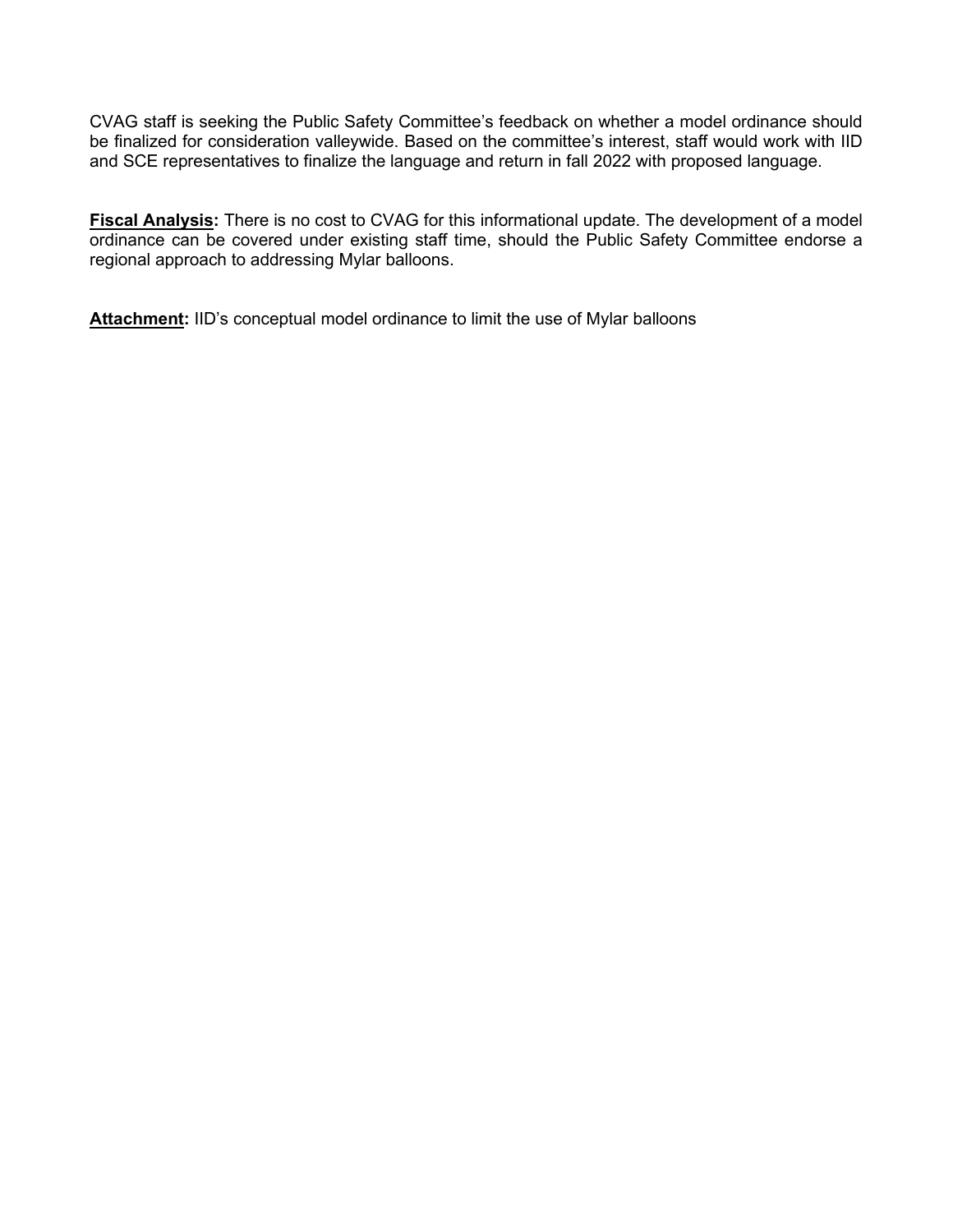## **SUGGESTED DRAFT ORDINANCE**

#### AMENDING TITLE OF THE COUNTY CODE, BY ADDING CHAPTER \_\_ TO PROHIBIT THE SALE OF MYLAR BALLOONS AND POSSESSION OF SUCH ON PUBLIC PROPERTY

WHEREAS, metallic balloons, also known as Mylar Balloons, have been acknowledged by the State of California as a health and safety hazard when they come in contact with, or come close to, high voltage power lines; and

WHEREAS, the Imperial Irrigation District ("IID"), the electric utility serving Imperial County and parts of Riverside County, owns and operates high-voltage power lines; and

WHEREAS, it is common knowledge that electricity between two lines can arc when conductive material from Mylar Balloons become entangled or come in contact with or come close to such transmission lines, causing power outages, explosions, downed power lines, and damaged infrastructure; and

WHEREAS, IID Regulation Number 23 makes it unlawful for a person to cause interference with or pose a threat to the reliability of IID's transmission or distribution lines or create a safety hazard to the public by encroaching upon the District's rights-of-way; and

WHEREAS, Mylar Balloon related outages has caused the ratepayers and taxpayers to incur costly repairs and suffer many hours of potentially dangerous outages affecting residents; and

WHEREAS, California state law prohibits the release of Mylar Balloons into the air and requires an object of sufficient weight to be affixed to each balloon at the time of sale or distribution to counter the lift capacity of the balloon, as well as requiring permanent warning notices regarding the conductivity and danger of Mylar Balloons along with the manufacturer's name to be placed on said balloons (See California Penal Code Section 653.1 and California Business and Professions Code Section 22942); and

WHEREAS, while state law implements prohibitions and requirements to mitigate Mylar Balloons from coming into contact with power lines, it is the desire of this County Board of Supervisors to implement additional measures to minimize the existence of threats to the health and safety of residents of the County caused by Mylar Balloons.

#### NOW THEREFORE, BE IT ORDAINED BY THE BOARD OF SUPERVISORS OF THE COUNTY OF :

**SECTION 1.** The above Recitals are true and correct.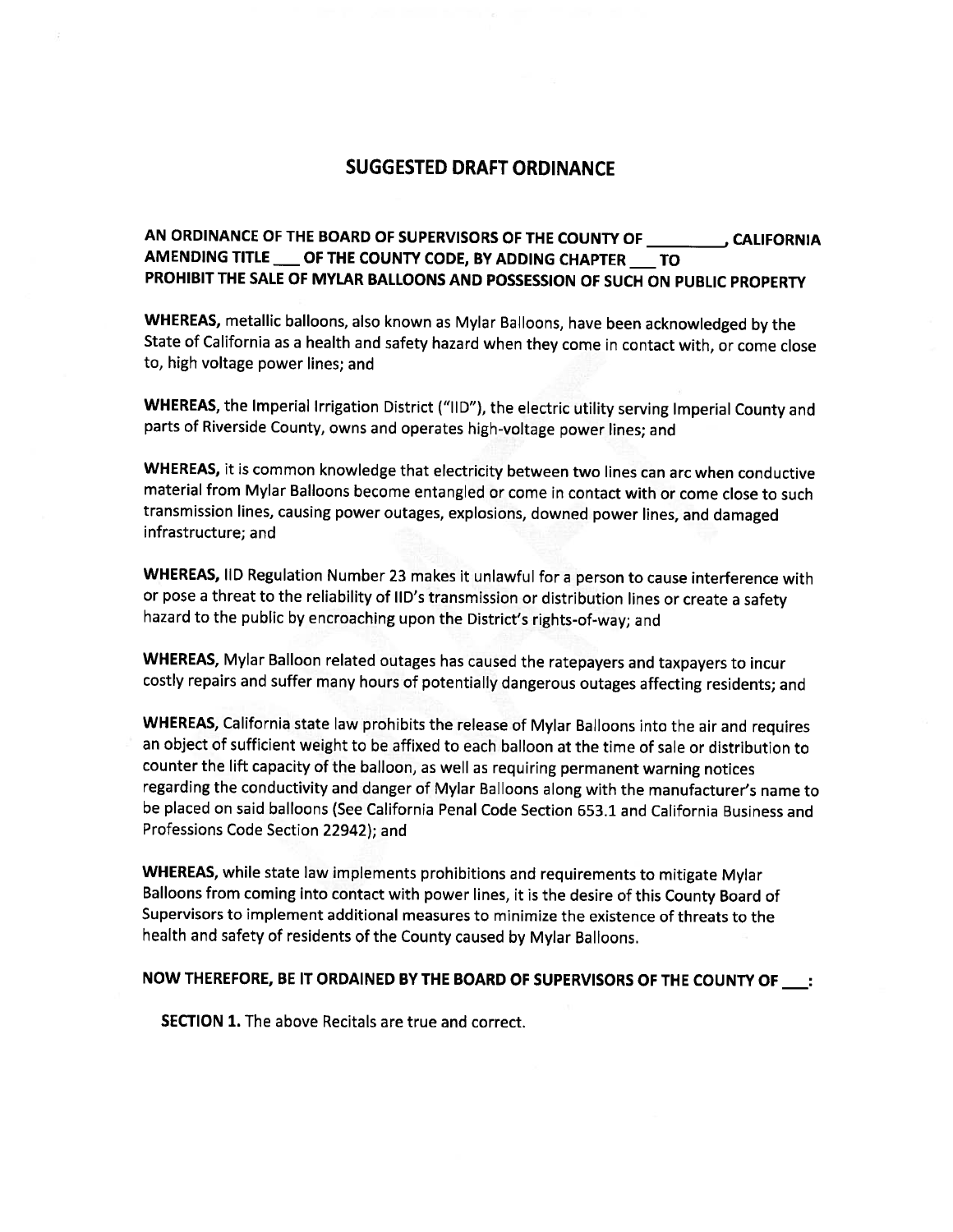**SECTION 2.** Chapter \_\_\_\_ is hereby added to Title \_\_ of the Imperial County Code, to read as follows:

#### **CHAPTER**

#### **MYLAR BALLOONS**

Sections:

- **Purpose and Findings**
- Definitions
- Mylar Balloons-Sale Prohibition
- Mylar Balloons-Prohibition of Possession on County Property
- Violation and Penalties
- Severability
- **Effective Date**

Purpose and Findings. In enacting this Chapter, it is the purpose and intent of the Board of Supervisors to further the current state law prohibitions and local regulations relating to the sale and possession of Mylar Balloons and to protect the County's residents and local electric infrastructure from damages caused by Mylar Balloons coming into contact with or close to high voltage power lines.

\_ Definitions. The following definitions shall apply to the provisions of this Chapter;

"County" shall mean the County of \_\_\_\_\_.

"Mylar Balloon" shall mean metallic balloons made of electrically conductive materials filled with helium or a gas which is lighter than air.

"Sell" shall mean to transfer ownership, offer for sale, expose or display for sale, solicit offers to sell or trade for the exchange of money or valuables.

#### \_ Mylar Balloons - Sale Prohibited.

A. The sale of Mylar Balloons, with the exception of the provisions of Subsection C of this Section, whether or not inflated with helium or a gas lighter than air is prohibited.

B. It shall be unlawful for any person, firm, corporation or entity to sell or offer to sell any Mylar Balloon whether or not inflated with helium or a gas which is lighter than air.

C. Balloons made of electrically conductive materials that are affixed or mounted to a post or other decorative structure at the point of sale and are filled with air only are exempt from the provisions of this Chapter.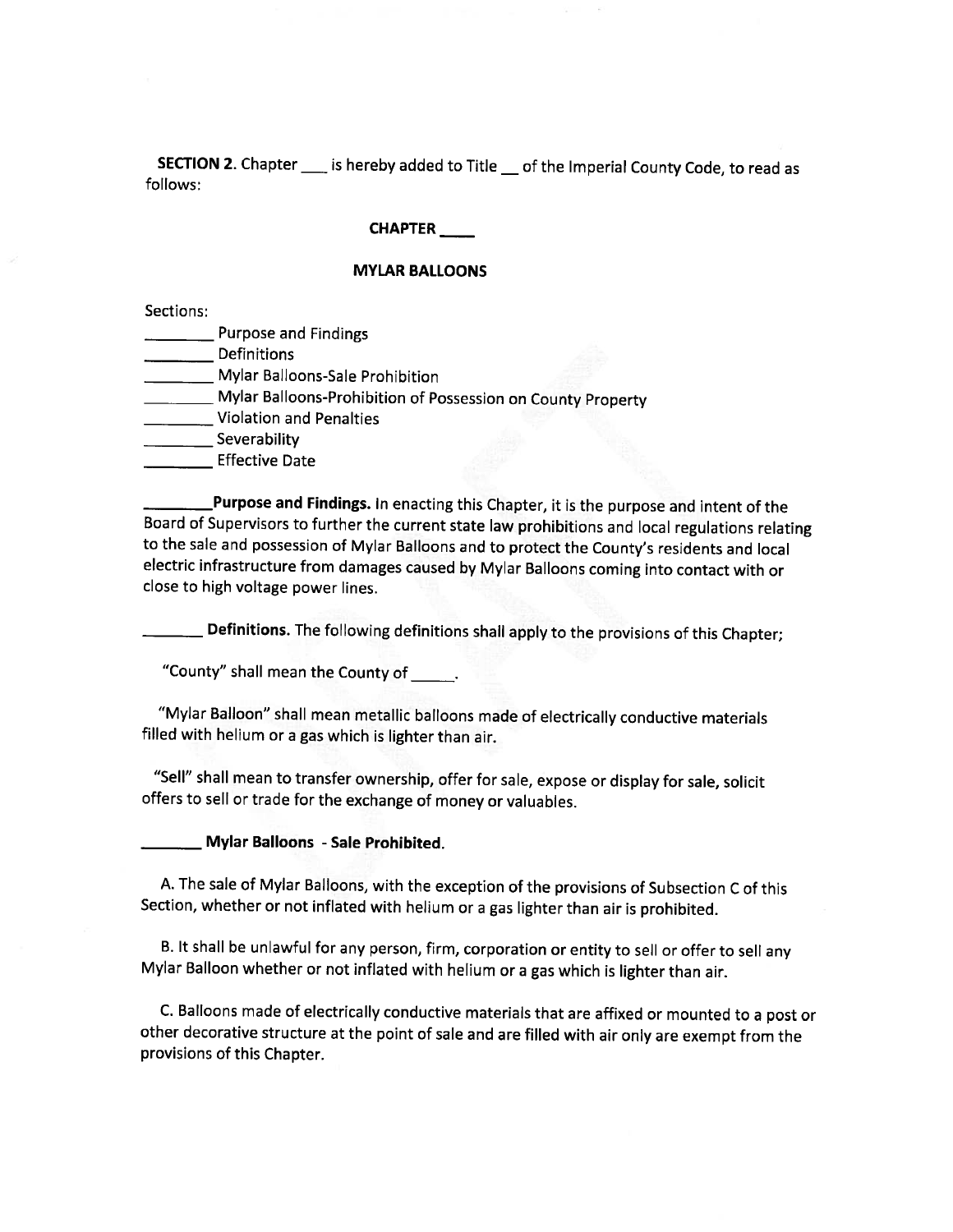Mylar Balloons – Possession on County Property Prohibited. It shall be unlawful to hold, possess, carry, or transport Mylar Balloons, as defined herein, while on property owned or administered by the County of Imperial. This Section shall not apply to hot air balloons or balloons used by governmental entities or for proven scientific or education sanctioned projects

Violation and Penalties. Violations of the provisions of this Chapter shall be subject to civil penalties as set forth herein.

Civil Enforcement. The provisions of this Chapter may be enforced through the issuance of administrative citations and the imposition fines in an amount not to exceed FIVE HUNDRED DOLLARS (\$500) per violation.

Severability. If any section, subsection, clause or phrase of this Ordinance is declared invalid or otherwise void by a court of competent jurisdiction, it shall not affect the remaining provisions thereof. In this regard, the Board of Supervisors finds and declares that it would have adopted this measure notwithstanding any partial validity thereof.

Effective Date. This Ordinance shall take effect and shall be in full force THIRTY (30) Days from the date of its adoption.

Passed by the Board of Supervisors of the County of Imperial on the \_eday of \_\_\_\_, 2021.

Chairman of the Board

ATTEST:

**County Clerk**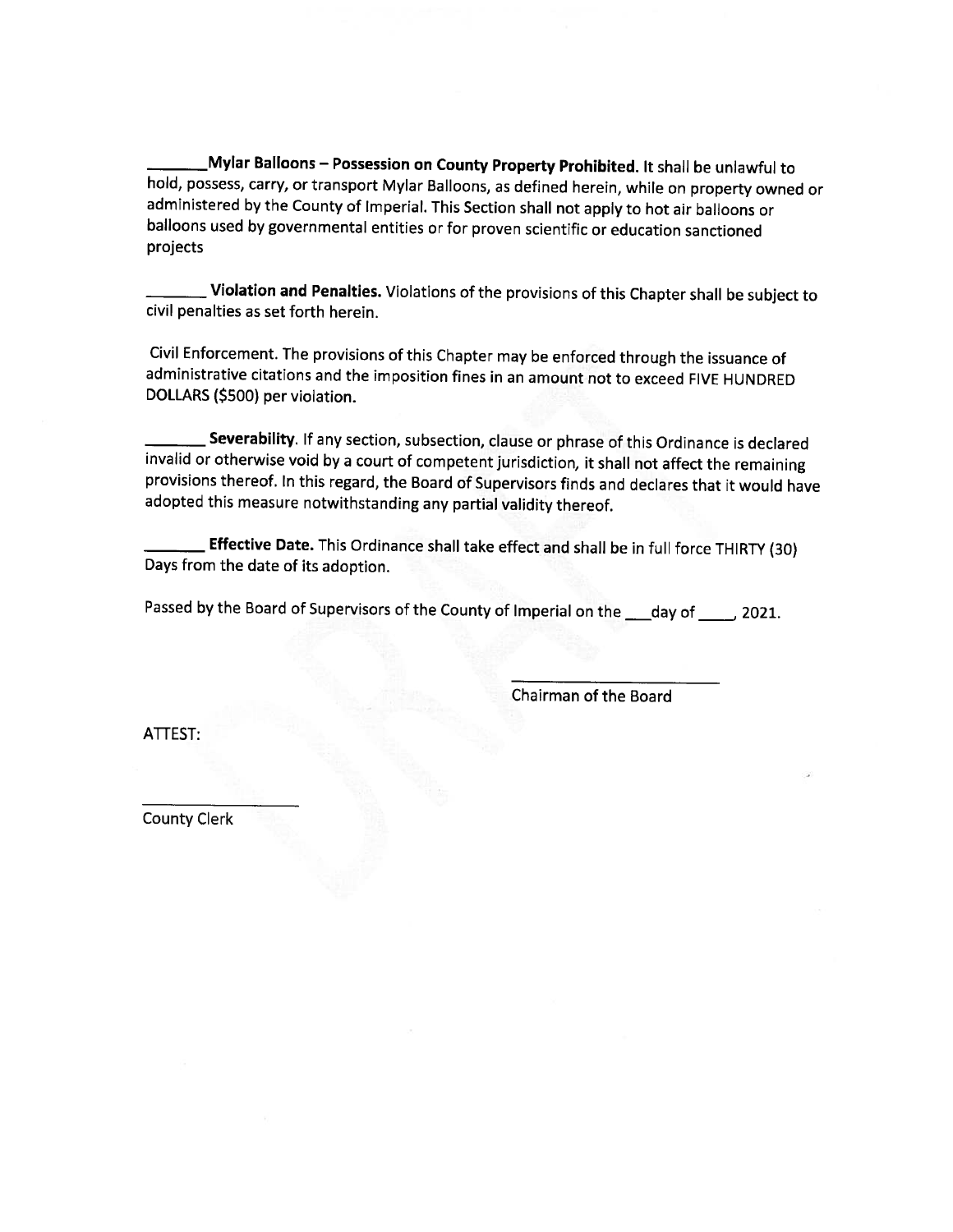<span id="page-16-0"></span>ITEM 8C

# **Coachella Valley Association of Governments Public Safety Committee June 13, 2022**



### **STAFF REPORT**

#### **Subject: Riverside County's Coordinated Response to Asylum Seekers**

**Contact:** Erica Felci, Assistant Executive Director [\(efelci@cvag.org\)](mailto:efelci@cvag.org)

#### **Recommendation: Information**

**Background:** Title 42 is a public health order issued by President Trump's administration that allows Customs and Border Protection to expel migrants to Mexico or back to their home countries to prevent the spread of COVID-19 in holding facilities. The order was extended multiple times. Amid the improving health conditions, President Biden's administration is now seeking to end the order. The decision has been challenged, as a number of states have argued that their states' healthcare, law enforcement and education systems would be overly burdened by an influx of undocumented immigrants if the public health restriction is lifted. To date, the legal rulings have kept Title 42 in place.

The Riverside County Asylum Seeker Response Program was launched in March 2021 to support the U.S. Customs and Border Protection response to asylum seekers entering the county. The response includes ensuring that asylum seekers who are released by Border Patrol, and legally seeking asylum in the United States, receive short-term transitionary services. It also included testing and sheltering needed to address the COVID-19 pandemic. The County has included funding for the Galilee Center, an eastern Coachella Valley-based nonprofit organization that fulfills the food, clothing and basic needs for local disadvantaged children, families, and farmworkers. The Asylum Seeker Response Program has engaged an array of other County departments – including public health, behavioral health, public social services and Riverside County Probation Department – to address the various social services needed, including mass care and shelter coordination, meal operations, travel assistance and other wraparound services.

By mid-May 2022, Riverside County officials said they have received 27,363 individuals. The typical assistance includes helping them with a stay in the county – generally a couple of days before they head to a sponsor outside of the county. The County was contracting for 275 motel rooms in two cities to address the need. The County is also coordinating a contingency plan should there be an increased number of individuals, including coordinating cities across the county.

Bruce Barton, Director of Riverside County's Emergency Management Department, will provide an update to the response at the June 13 meeting of the Public Safety Committee.

**Fiscal Analysis:** There is no cost to CVAG for this informational update.